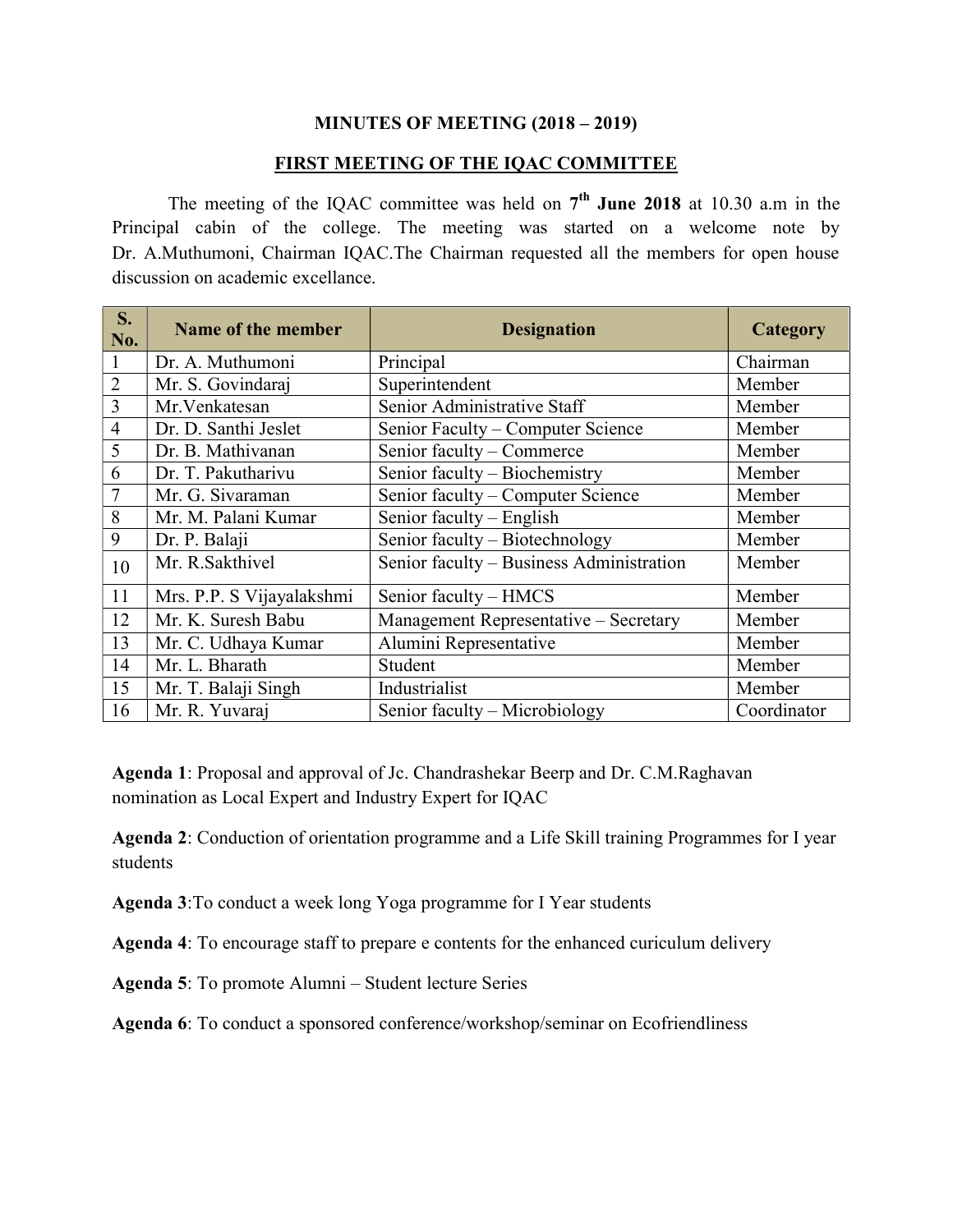## SECOND MEETING OF THE IQAC COMMITTEE

The meeting of the IQAC committee was held on  $17<sup>th</sup>$  December 2018 at 10.30 a.m. The following members attended the meeting.

| S.<br>No.      | Name of the member        | <b>Designation</b>                       | Category    |
|----------------|---------------------------|------------------------------------------|-------------|
|                | Dr. A. Muthumoni          | Principal                                | Chairman    |
| $\overline{2}$ | Mr. S. Govindaraj         | Superintendent                           | Member      |
| 3              | Mr.Venkatesan             | Senior Administrative Staff              | Member      |
| $\overline{4}$ | Dr. D. Santhi Jeslet      | Senior Faculty - Computer Science        | Member      |
| 5              | Dr. B. Mathivanan         | Senior faculty - Commerce                | Member      |
| 6              | Dr. T. Pakutharivu        | Senior faculty - Biochemistry            | Member      |
| 7              | Mr. G. Sivaraman          | Senior faculty – Computer Science        | Member      |
| 8              | Mr. M. Palani Kumar       | Senior faculty – English                 | Member      |
| 9              | Dr. P. Balaji             | Senior faculty - Biotechnology           | Member      |
| 10             | Mr. R.Sakthivel           | Senior faculty - Business Administration | Member      |
| 11             | Mrs. P.P. S Vijayalakshmi | Senior faculty - HMCS                    | Member      |
| 12             | Mr. K. Suresh Babu        | Management Representative - Secretary    | Member      |
| 13             | Mr. C. Udhaya Kumar       | Alumini Representative                   | Member      |
| 14             | Mr. L. Bharath            | Student                                  | Member      |
| 15             | Mr. Chandreshekar Beerp   | Local Expert                             | Member      |
| 16             | Dr. C.M. Raghavan         | <b>Industry Expert</b>                   | Member      |
| 17             | Mr. R. Yuvaraj            | Senior faculty - Microbiology            | Coordinator |

# Agenda 1: Review of minutes of the first IQAC meeting

| <b>Recommendation given by IQAC committee</b>                                                                                       | <b>Action taken for implementation and</b><br>outcome                                                                                                                           |
|-------------------------------------------------------------------------------------------------------------------------------------|---------------------------------------------------------------------------------------------------------------------------------------------------------------------------------|
| Proposal and approval of Jc. Chandrashekar<br>Beerp and Dr. C.M.Raghavan nomination as<br>Local Expert and Industry Expert for IQAC | Proposal was accepted & approved by the<br>committee unanimously                                                                                                                |
| Conduction of orientation programme and a<br>Life Skill training Programmes for I year<br>students                                  | Induction & Orientation programme for I year<br>students was given on 18/06/2018 by IQAC<br>chairman                                                                            |
| To conduct a week long Yoga programme for I<br>Year students                                                                        | One week Yoga Programme for I Year<br>Students was conducted from 20/8/2018 to<br>25/08/2018                                                                                    |
| To encourage staff to prepare e contents for the<br>enhanced curiculum delivery                                                     | <b>Department of Computer Science and</b><br><b>Computer applications</b> have accepted to<br>provide valuable technical expertise to staff in<br>the preparation of e contents |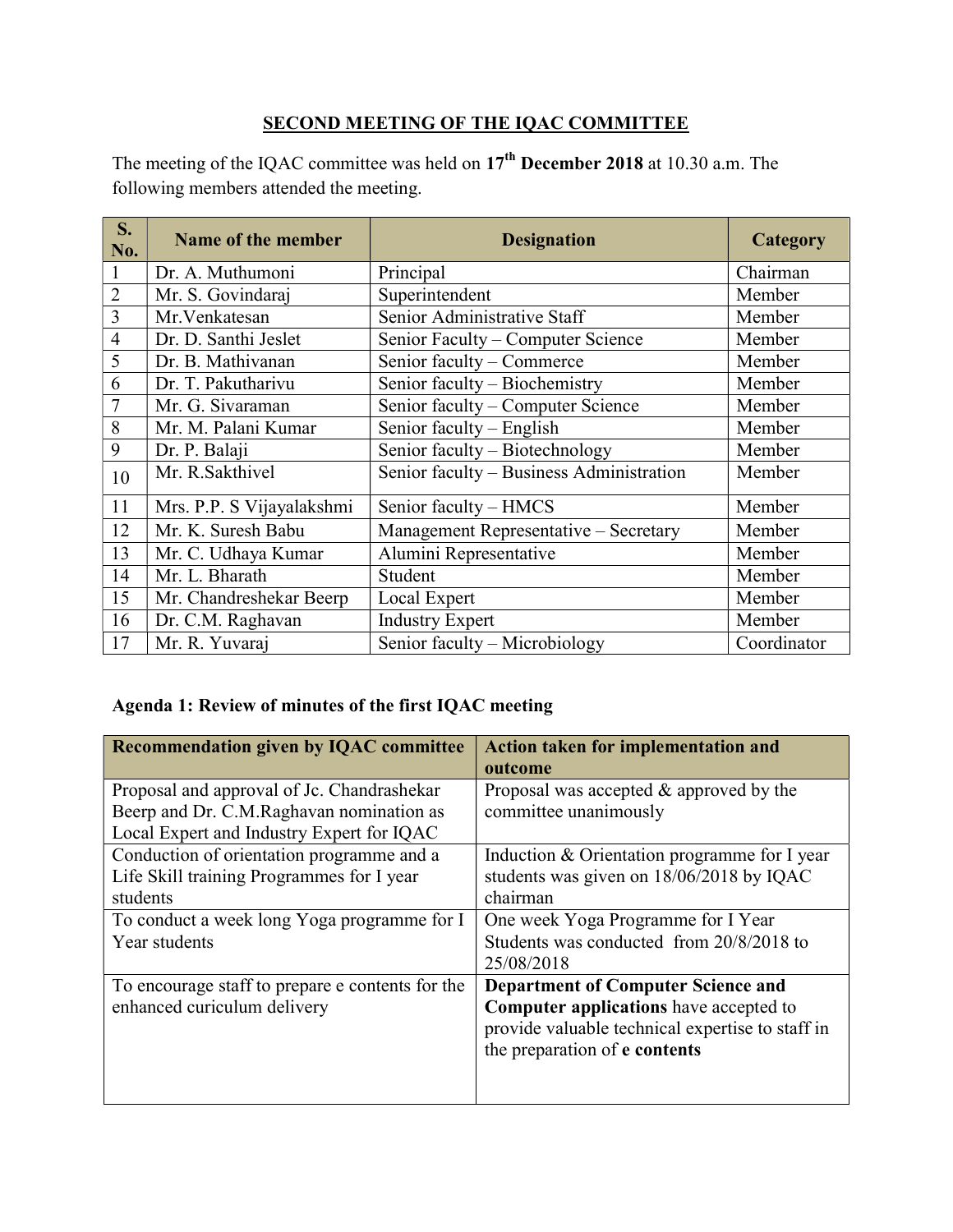| To promote Alumni – Student lecture Series | Life Science Departments have proposed        |
|--------------------------------------------|-----------------------------------------------|
|                                            | yearly two Alumni – Student Lecture series    |
|                                            | programmes                                    |
| To conduct a sponsored                     | Department of Biotechnology has initiated the |
| conference/workshop/seminar on             | process of sending proposals to funding       |
| Ecofriendliness                            | agencies for a conference on Ecofriendliness  |

Agenda 2: To place minimum 70% placement for placement registered students.

Agenda 3: To sensitize PG Life Science and Chemistry students to carry out interdiscipilinary project work

Agenda 4: To motivate NSS/YRC/RRC co-ordinators to conduct more extension activities in adopted village

Agenda 5: To celebrate Environment conciousness week – To promote the judicious usage of Non Renewable resources among students and staff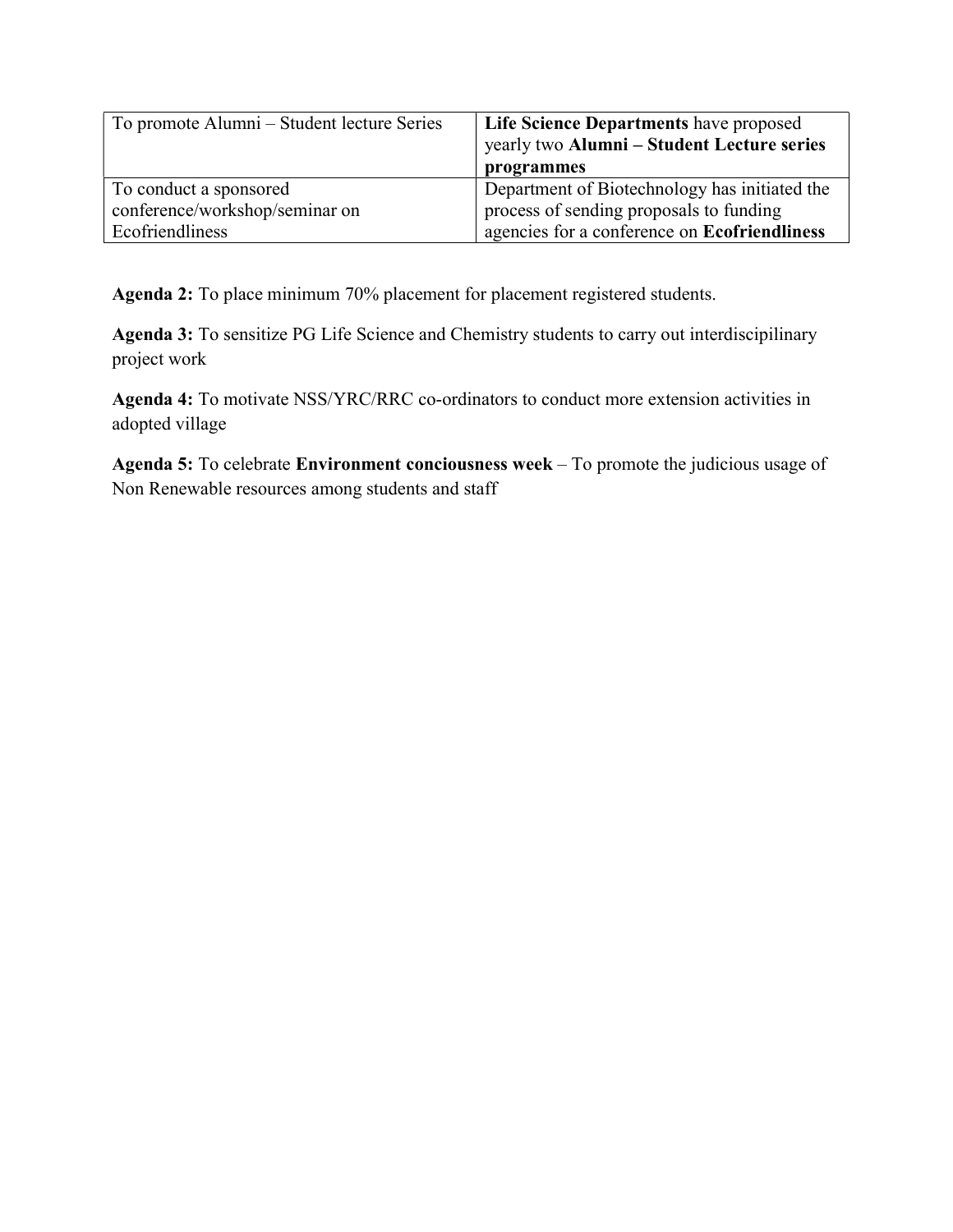## THIRD MEETING OF THE IQAC COMMITTEE

The meeting of the IQAC committee was held on  $8<sup>th</sup>$  March 2019 at 10.30 a.m. The follwing members attended the meeting.

| S.<br>No.      | Name of the member        | <b>Designation</b>                         | Category    |
|----------------|---------------------------|--------------------------------------------|-------------|
|                | Dr. A. Muthumoni          | Principal                                  | Chairman    |
| $\overline{2}$ | Mr. S. Govindaraj         | Superintendent                             | Member      |
| 3              | Mr.Venkatesan             | Senior Administrative Staff                | Member      |
| $\overline{4}$ | Dr. D. Santhi Jeslet      | Senior Faculty - Computer Science          | Member      |
| 5              | Dr. B. Mathivanan         | Senior faculty – Commerce                  | Member      |
| 6              | Dr. T. Pakutharivu        | Senior faculty - Biochemistry              | Member      |
| $\overline{7}$ | Mr. G. Sivaraman          | Senior faculty – Computer Science          | Member      |
| 8              | Mr. M. Palani Kumar       | Senior faculty - English                   | Member      |
| 9              | Dr. P. Balaji             | Senior faculty - Biotechnology             | Member      |
| 10             | Mr. R.Sakthivel           | Senior faculty - Business Administration   | Member      |
| 11             | Mrs. P.P. S Vijayalakshmi | Senior faculty - HMCS                      | Member      |
| 12             | Mr. K. Suresh Babu        | Management Representative - Estate Officer | Member      |
| 13             | Mr. C. Udhaya Kumar       | Alumini Representative                     | Member      |
| 14             | Mr. L. Bharath            | Student                                    | Member      |
| 15             | Mr. Chandreshekar Beerp   | Local Expert                               | Member      |
| 16             | Dr. C.M. Raghavan         | <b>Industry Expert</b>                     | Member      |
| 17             | Mr. R. Yuvaraj            | Senior faculty - Microbiology              | Coordinator |

After a long discussion and delibrations on different issuses placed by the coordinator, the IQAC made the following recommendations.

## Agenda 1: Review of minutes of the second IQAC meeting

## Review of minutes of the first IQAC meeting

| <b>Recommendation given by IQAC committee</b>    | Action taken for implementation and              |
|--------------------------------------------------|--------------------------------------------------|
|                                                  | outcome                                          |
| To place minimum 70% placement for               | More than 70% of Placement registered            |
| placement registered students.                   | students have been placed in various MNCs        |
| To sensitize PG Life Science and Chemistry       | 25 PG Students availed the facilities of various |
| students to carry out interdiscipilinary project | departments to complete their project work       |
| work                                             |                                                  |
| To motivate NSS/YRC/RRC co-ordinators to         | Number of programmes were organized in           |
| conduct more extension activities in adopted     | Adopted Village during the Special Camp          |
| village                                          |                                                  |
| To celebrate Environment conciousness week       | Life Sscience Departments Carried out a week     |
| $-$ To promote the judicious usage of Non        | long awareness programmes for Staff &            |
| Renewable resources among students and staff     | <b>Students</b>                                  |